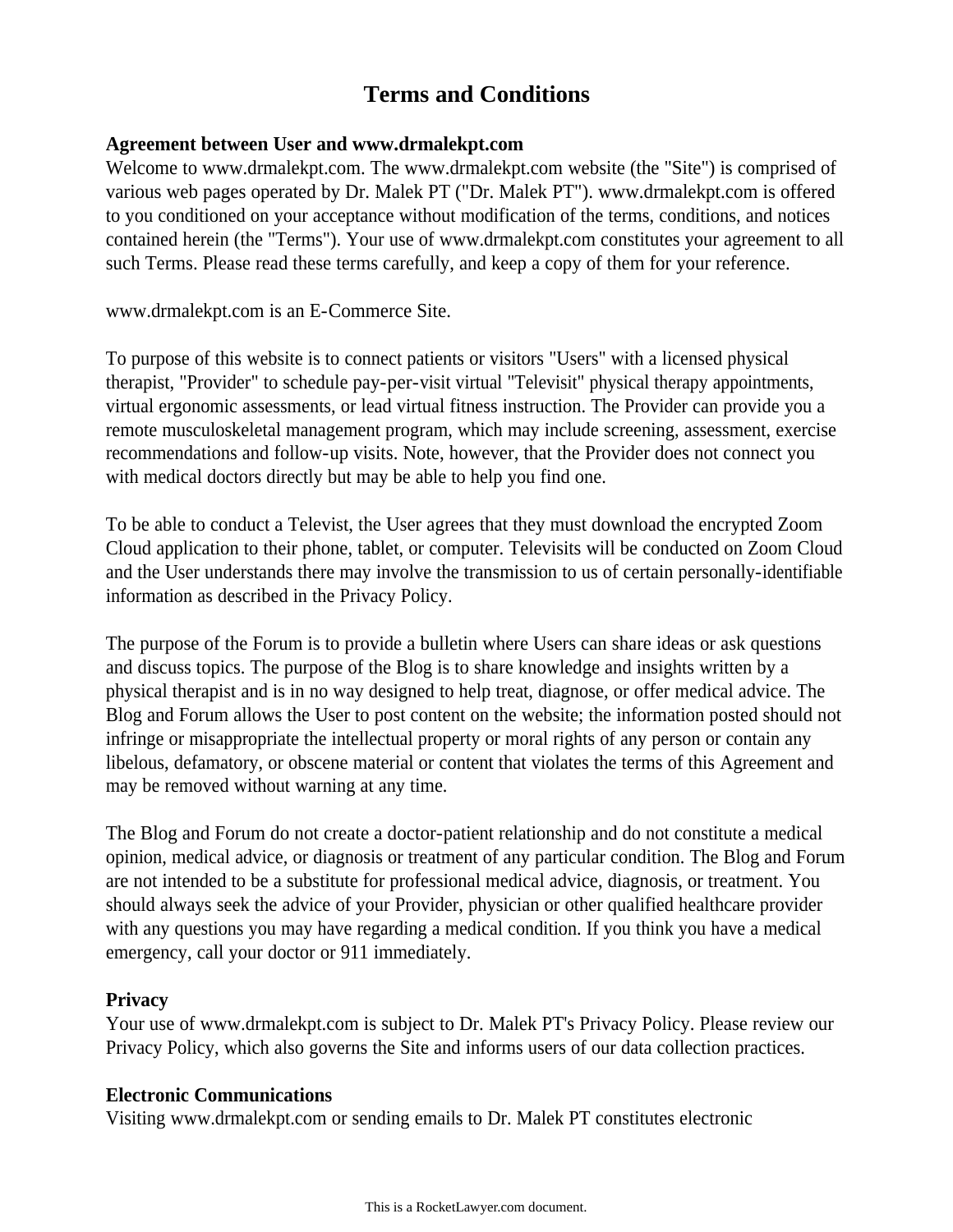communications. You consent to receive electronic communications and you agree that all agreements, notices, disclosures and other communications that we provide to you electronically, via email and on the Site, satisfy any legal requirement that such communications be in writing.

### **Your Account**

If you use this site, you are responsible for maintaining the confidentiality of your account and password and for restricting access to your computer, and you agree to accept responsibility for all activities that occur under your account or password. You may not assign or otherwise transfer your account to any other person or entity. You acknowledge that Dr. Malek PT is not responsible for third party access to your account that results from theft or misappropriation of your account. Dr. Malek PT and its associates reserve the right to refuse or cancel service, terminate accounts, or remove or edit content in our sole discretion.

# **Children Under Thirteen**

Dr. Malek PT does not knowingly collect, either online or offline, personal information from persons under the age of thirteen. If you are under 18, you may use www.drmalekpt.com only with permission of a parent or guardian.

# **Cancellation/Refund Policy**

You may cancel your visit up to 12 hours prior to the visit, although 24 hours is preferred. Packages expire within their respective time frames; cancellations made after their allotted time will not qualify for a refund. Individual service refunds will be made on a case by case basis or rescheduled at the patient/client's preferred time free of charge. Please contact info@drmalekpt.com with any questions.

# **Links to Third Party Sites/Third Party Services**

www.drmalekpt.com may contain links to other websites ("Linked Sites"). The Linked Sites are not under the control of Dr. Malek PT and Dr. Malek PT is not responsible for the contents of any Linked Site, including without limitation any link contained in a Linked Site, or any changes or updates to a Linked Site. Dr. Malek PT is providing these links to you only as a convenience, and the inclusion of any link does not imply endorsement by Dr. Malek PT of the site or any association with its operators.

Certain services made available via www.drmalekpt.com are delivered by third party sites and organizations. By using any product, service or functionality originating from the www.drmalekpt.com domain, you hereby acknowledge and consent that Dr. Malek PT may share such information and data with any third party with whom Dr. Malek PT has a contractual relationship to provide the requested product, service or functionality on behalf of www.drmalekpt.com users and customers.

# **No Unlawful or Prohibited Use/Intellectual Property**

You are granted a non-exclusive, non-transferable, revocable license to access and use www.drmalekpt.com strictly in accordance with these terms of use. As a condition of your use of the Site, you warrant to Dr. Malek PT that you will not use the Site for any purpose that is unlawful or prohibited by these Terms. You may not use the Site in any manner which could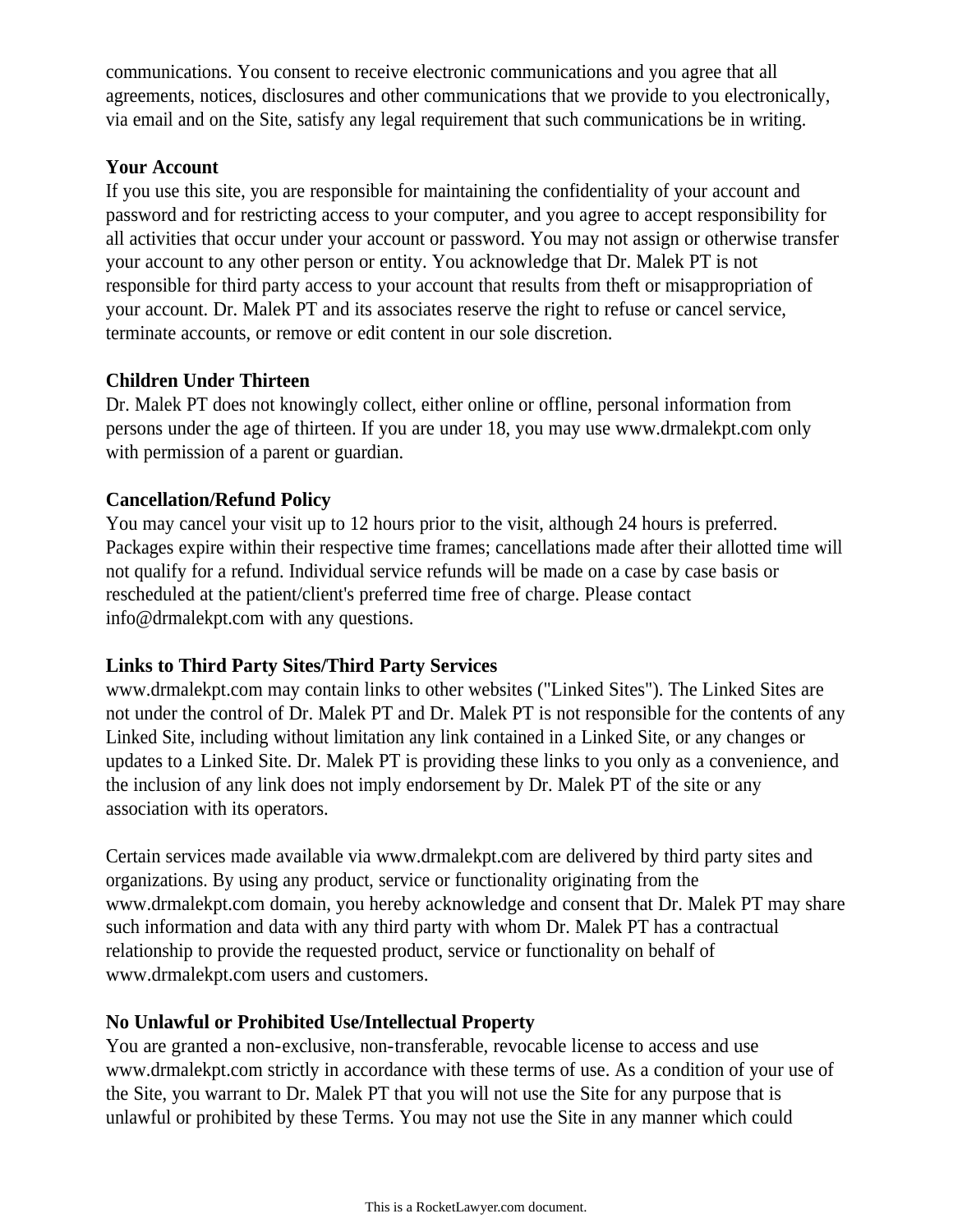damage, disable, overburden, or impair the Site or interfere with any other party's use and enjoyment of the Site. You may not obtain or attempt to obtain any materials or information through any means not intentionally made available or provided for through the Site.

All content included as part of the Service, such as text, graphics, logos, images, as well as the compilation thereof, and any software used on the Site, is the property of Dr. Malek PT or its suppliers and protected by copyright and other laws that protect intellectual property and proprietary rights. You agree to observe and abide by all copyright and other proprietary notices, legends or other restrictions contained in any such content and will not make any changes thereto.

You will not modify, publish, transmit, reverse engineer, participate in the transfer or sale, create derivative works, or in any way exploit any of the content, in whole or in part, found on the Site. Dr. Malek PT content is not for resale. Your use of the Site does not entitle you to make any unauthorized use of any protected content, and in particular you will not delete or alter any proprietary rights or attribution notices in any content. You will use protected content solely for your personal use, and will make no other use of the content without the express written permission of Dr. Malek PT and the copyright owner. You agree that you do not acquire any ownership rights in any protected content. We do not grant you any licenses, express or implied, to the intellectual property of Dr. Malek PT or our licensors except as expressly authorized by these Terms.

#### **Use of Communication Services**

The Site may contain bulletin board services, chat areas, news groups, forums, communities, personal web pages, calendars, and/or other message or communication facilities designed to enable you to communicate with the public at large or with a group (collectively, "Communication Services"). You agree to use the Communication Services only to post, send and receive messages and material that are proper and related to the particular Communication Service.

By way of example, and not as a limitation, you agree that when using a Communication Service, you will not: defame, abuse, harass, stalk, threaten or otherwise violate the legal rights (such as rights of privacy and publicity) of others; publish, post, upload, distribute or disseminate any inappropriate, profane, defamatory, infringing, obscene, indecent or unlawful topic, name, material or information; upload files that contain software or other material protected by intellectual property laws (or by rights of privacy of publicity) unless you own or control the rights thereto or have received all necessary consents; upload files that contain viruses, corrupted files, or any other similar software or programs that may damage the operation of another's computer; advertise or offer to sell or buy any goods or services for any business purpose, unless such Communication Service specifically allows such messages; conduct or forward surveys, contests, pyramid schemes or chain letters; download any file posted by another user of a Communication Service that you know, or reasonably should know, cannot be legally distributed in such manner; falsify or delete any author attributions, legal or other proper notices or proprietary designations or labels of the origin or source of software or other material contained in a file that is uploaded; restrict or inhibit any other user from using and enjoying the Communication Services; violate any code of conduct or other guidelines which may be applicable for any particular Communication Service; harvest or otherwise collect information about others, including e-mail addresses, without their consent;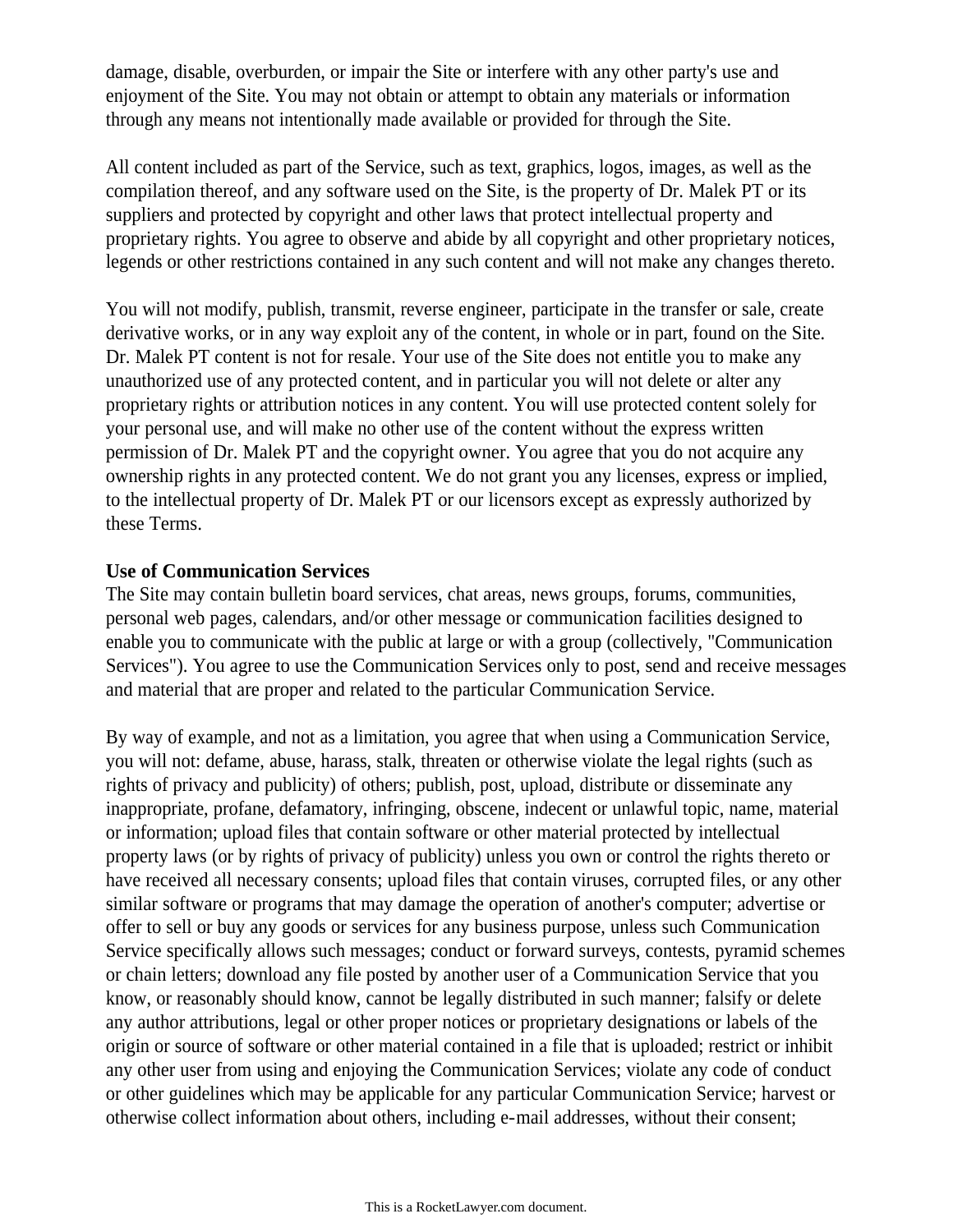violate any applicable laws or regulations.

Dr. Malek PT has no obligation to monitor the Communication Services. However, Dr. Malek PT reserves the right to review materials posted to a Communication Service and to remove any materials in its sole discretion. Dr. Malek PT reserves the right to terminate your access to any or all of the Communication Services at any time without notice for any reason whatsoever.

Dr. Malek PT reserves the right at all times to disclose any information as necessary to satisfy any applicable law, regulation, legal process or governmental request, or to edit, refuse to post or to remove any information or materials, in whole or in part, in Dr. Malek PT's sole discretion.

Always use caution when giving out any personally identifying information about yourself or your children in any Communication Service. Dr. Malek PT does not control or endorse the content, messages or information found in any Communication Service and, therefore, Dr. Malek PT specifically disclaims any liability with regard to the Communication Services and any actions resulting from your participation in any Communication Service. Managers and hosts are not authorized Dr. Malek PT spokespersons, and their views do not necessarily reflect those of Dr. Malek PT.

Materials uploaded to a Communication Service may be subject to posted limitations on usage, reproduction and/or dissemination. You are responsible for adhering to such limitations if you upload the materials.

# **Materials Provided to www.drmalekpt.com or Posted on Any Dr. Malek PT Web Page**

Dr. Malek PT does not claim ownership of the materials you provide to www.drmalekpt.com (including feedback and suggestions) or post, upload, input or submit to any Dr. Malek PT Site or our associated services (collectively "Submissions"). However, by posting, uploading, inputting, providing or submitting your Submission you are granting Dr. Malek PT, our affiliated companies and necessary sublicensees permission to use your Submission in connection with the operation of their Internet businesses including, without limitation, the rights to: copy, distribute, transmit, publicly display, publicly perform, reproduce, edit, translate and reformat your Submission; and to publish your name in connection with your Submission.

No compensation will be paid with respect to the use of your Submission, as provided herein. Dr. Malek PT is under no obligation to post or use any Submission you may provide and may remove any Submission at any time in Dr. Malek PT's sole discretion.

By posting, uploading, inputting, providing or submitting your Submission you warrant and represent that you own or otherwise control all of the rights to your Submission as described in this section including, without limitation, all the rights necessary for you to provide, post, upload, input or submit the Submissions.

#### **Third Party Accounts**

You will be able to connect your Dr. Malek PT account to third party accounts. By connecting your Dr. Malek PT account to your third party account, you acknowledge and agree that you are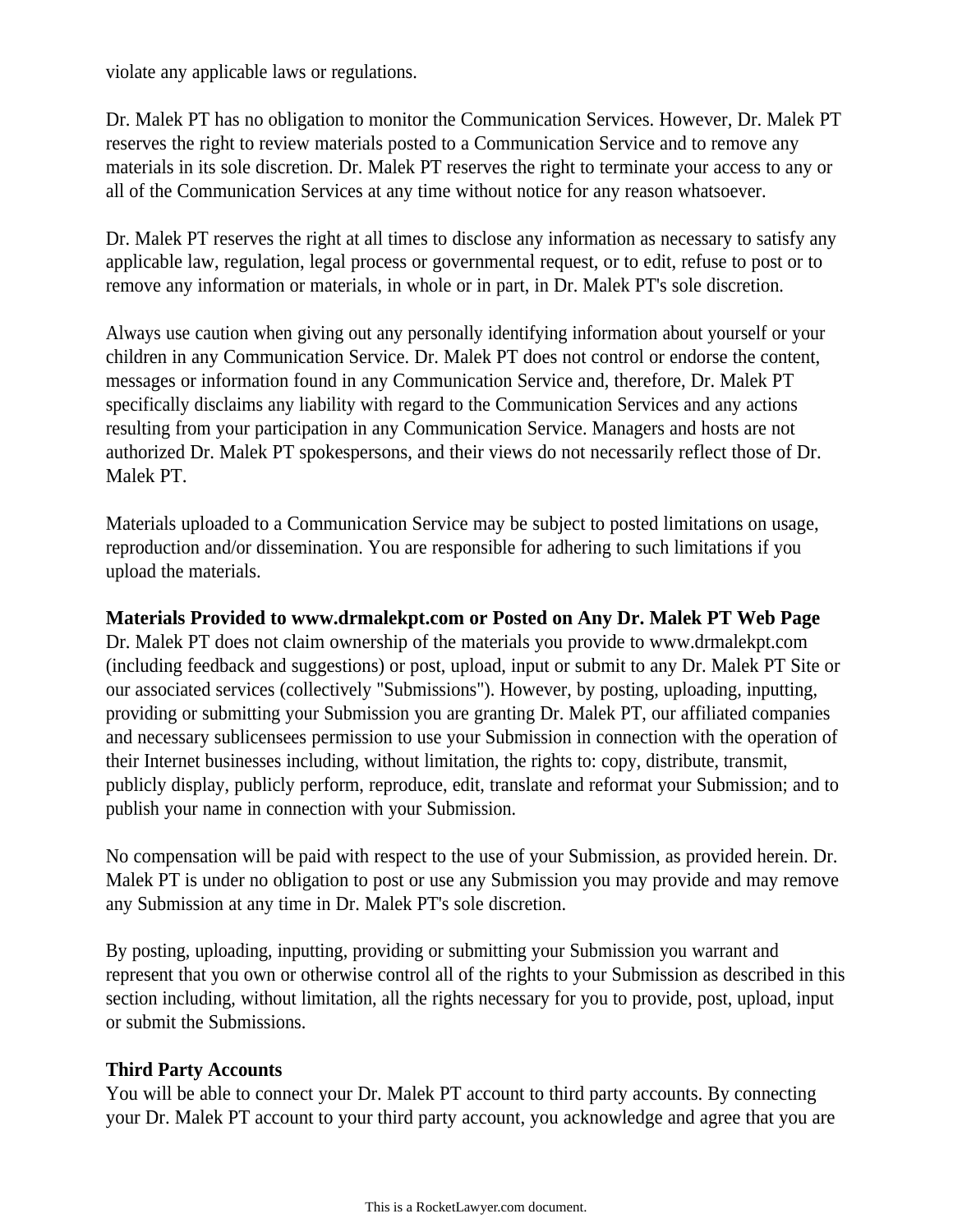consenting to the continuous release of information about you to others (in accordance with your privacy settings on those third party sites). If you do not want information about you to be shared in this manner, do not use this feature.

### **International Users**

The Service is controlled, operated and administered by Dr. Malek PT from our offices within the USA. If you access the Service from a location outside the USA, you are responsible for compliance with all local laws. You agree that you will not use the Dr. Malek PT Content accessed through www.drmalekpt.com in any country or in any manner prohibited by any applicable laws, restrictions or regulations.

### **Indemnification**

You agree to indemnify, defend and hold harmless Dr. Malek PT, its officers, directors, employees, agents and third parties, for any losses, costs, liabilities and expenses (including reasonable attorney's fees) relating to or arising out of your use of or inability to use the Site or services, any user postings made by you, your violation of any terms of this Agreement or your violation of any rights of a third party, or your violation of any applicable laws, rules or regulations. Dr. Malek PT reserves the right, at its own cost, to assume the exclusive defense and control of any matter otherwise subject to indemnification by you, in which event you will fully cooperate with Dr. Malek PT in asserting any available defenses.

### **Arbitration**

In the event the parties are not able to resolve any dispute between them arising out of or concerning these Terms and Conditions, or any provisions hereof, whether in contract, tort, or otherwise at law or in equity for damages or any other relief, then such dispute shall be resolved only by final and binding arbitration pursuant to the Federal Arbitration Act, conducted by a single neutral arbitrator and administered by the American Arbitration Association, or a similar arbitration service selected by the parties, in a location mutually agreed upon by the parties. The arbitrator's award shall be final, and judgment may be entered upon it in any court having jurisdiction. In the event that any legal or equitable action, proceeding or arbitration arises out of or concerns these Terms and Conditions, the prevailing party shall be entitled to recover its costs and reasonable attorney's fees. The parties agree to arbitrate all disputes and claims in regards to these Terms and Conditions or any disputes arising as a result of these Terms and Conditions, whether directly or indirectly, including Tort claims that are a result of these Terms and Conditions. The parties agree that the Federal Arbitration Act governs the interpretation and enforcement of this provision. The entire dispute, including the scope and enforceability of this arbitration provision shall be determined by the Arbitrator. This arbitration provision shall survive the termination of these Terms and Conditions.

# **Liability Disclaimer**

THE INFORMATION, SOFTWARE, PRODUCTS, AND SERVICES INCLUDED IN OR AVAILABLE THROUGH THE SITE MAY INCLUDE INACCURACIES OR TYPOGRAPHICAL ERRORS. CHANGES ARE PERIODICALLY ADDED TO THE INFORMATION HEREIN. DR. MALEK PT AND/OR ITS SUPPLIERS MAY MAKE IMPROVEMENTS AND/OR CHANGES IN THE SITE AT ANY TIME.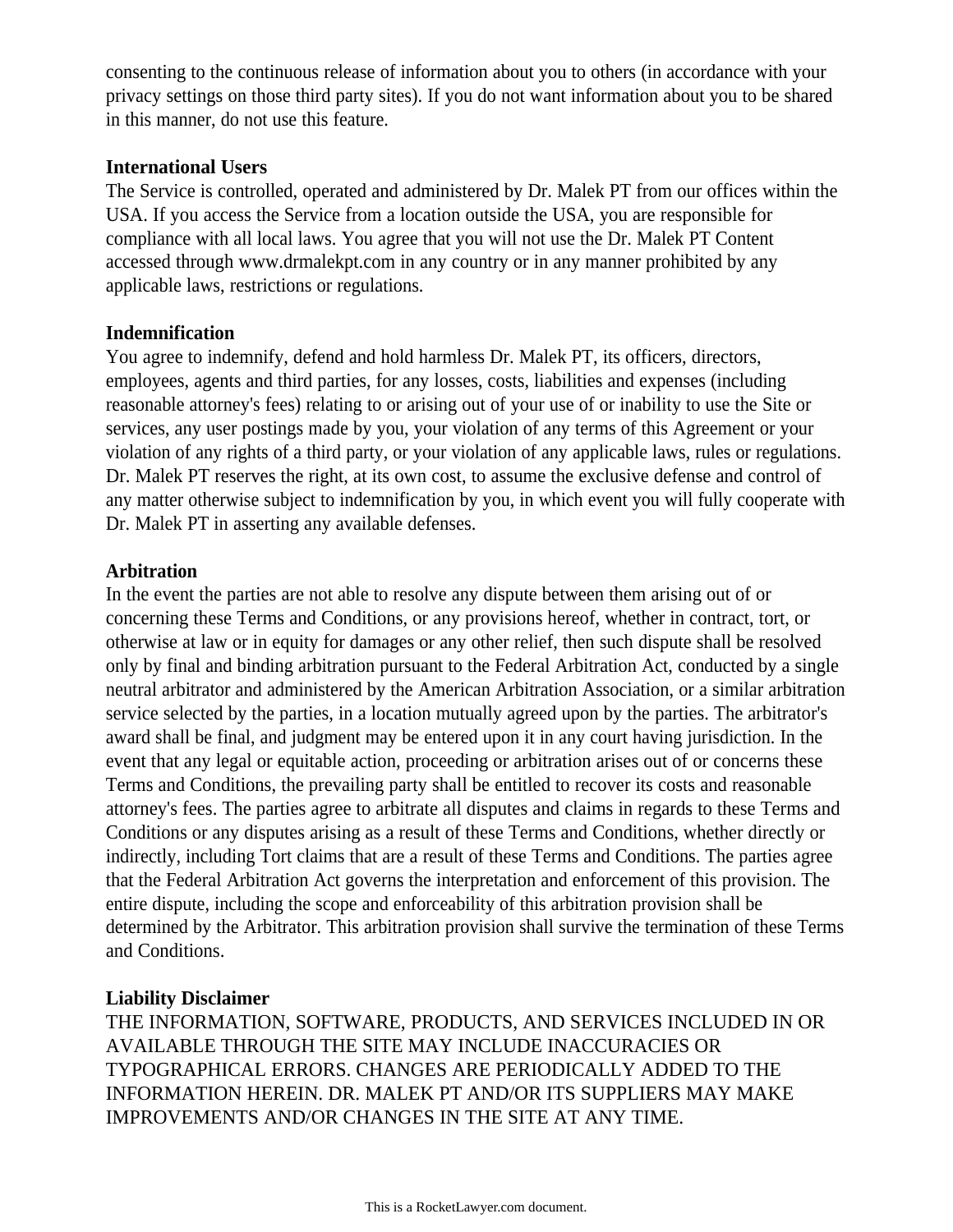DR. MALEK PT AND/OR ITS SUPPLIERS MAKE NO REPRESENTATIONS ABOUT THE SUITABILITY, RELIABILITY, AVAILABILITY, TIMELINESS, AND ACCURACY OF THE INFORMATION, SOFTWARE, PRODUCTS, SERVICES AND RELATED GRAPHICS CONTAINED ON THE SITE FOR ANY PURPOSE. TO THE MAXIMUM EXTENT PERMITTED BY APPLICABLE LAW, ALL SUCH INFORMATION, SOFTWARE, PRODUCTS, SERVICES AND RELATED GRAPHICS ARE PROVIDED "AS IS" WITHOUT WARRANTY OR CONDITION OF ANY KIND. DR. MALEK PT AND/OR ITS SUPPLIERS HEREBY DISCLAIM ALL WARRANTIES AND CONDITIONS WITH REGARD TO THIS INFORMATION, SOFTWARE, PRODUCTS, SERVICES AND RELATED GRAPHICS, INCLUDING ALL IMPLIED WARRANTIES OR CONDITIONS OF MERCHANTABILITY, FITNESS FOR A PARTICULAR PURPOSE, TITLE AND NON-INFRINGEMENT.

TO THE MAXIMUM EXTENT PERMITTED BY APPLICABLE LAW, IN NO EVENT SHALL DR. MALEK PT AND/OR ITS SUPPLIERS BE LIABLE FOR ANY DIRECT, INDIRECT, PUNITIVE, INCIDENTAL, SPECIAL, CONSEQUENTIAL DAMAGES OR ANY DAMAGES WHATSOEVER INCLUDING, WITHOUT LIMITATION, DAMAGES FOR LOSS OF USE, DATA OR PROFITS, ARISING OUT OF OR IN ANY WAY CONNECTED WITH THE USE OR PERFORMANCE OF THE SITE, WITH THE DELAY OR INABILITY TO USE THE SITE OR RELATED SERVICES, THE PROVISION OF OR FAILURE TO PROVIDE SERVICES, OR FOR ANY INFORMATION, SOFTWARE, PRODUCTS, SERVICES AND RELATED GRAPHICS OBTAINED THROUGH THE SITE, OR OTHERWISE ARISING OUT OF THE USE OF THE SITE, WHETHER BASED ON CONTRACT, TORT, NEGLIGENCE, STRICT LIABILITY OR OTHERWISE, EVEN IF DR. MALEK PT OR ANY OF ITS SUPPLIERS HAS BEEN ADVISED OF THE POSSIBILITY OF DAMAGES. BECAUSE SOME STATES/JURISDICTIONS DO NOT ALLOW THE EXCLUSION OR LIMITATION OF LIABILITY FOR CONSEQUENTIAL OR INCIDENTAL DAMAGES, THE ABOVE LIMITATION MAY NOT APPLY TO YOU. IF YOU ARE DISSATISFIED WITH ANY PORTION OF THE SITE, OR WITH ANY OF THESE TERMS OF USE, YOUR SOLE AND EXCLUSIVE REMEDY IS TO DISCONTINUE USING THE SITE.

#### **Termination/Access Restriction**

Dr. Malek PT reserves the right, in its sole discretion, to terminate your access to the Site and the related services or any portion thereof at any time, without notice. To the maximum extent permitted by law, this agreement is governed by the laws of the State of California and you hereby consent to the exclusive jurisdiction and venue of courts in California in all disputes arising out of or relating to the use of the Site. Use of the Site is unauthorized in any jurisdiction that does not give effect to all provisions of these Terms, including, without limitation, this section.

You agree that no joint venture, partnership, employment, or agency relationship exists between you and Dr. Malek PT as a result of this agreement or use of the Site. Dr. Malek PT's performance of this agreement is subject to existing laws and legal process, and nothing contained in this agreement is in derogation of Dr. Malek PT's right to comply with governmental, court and